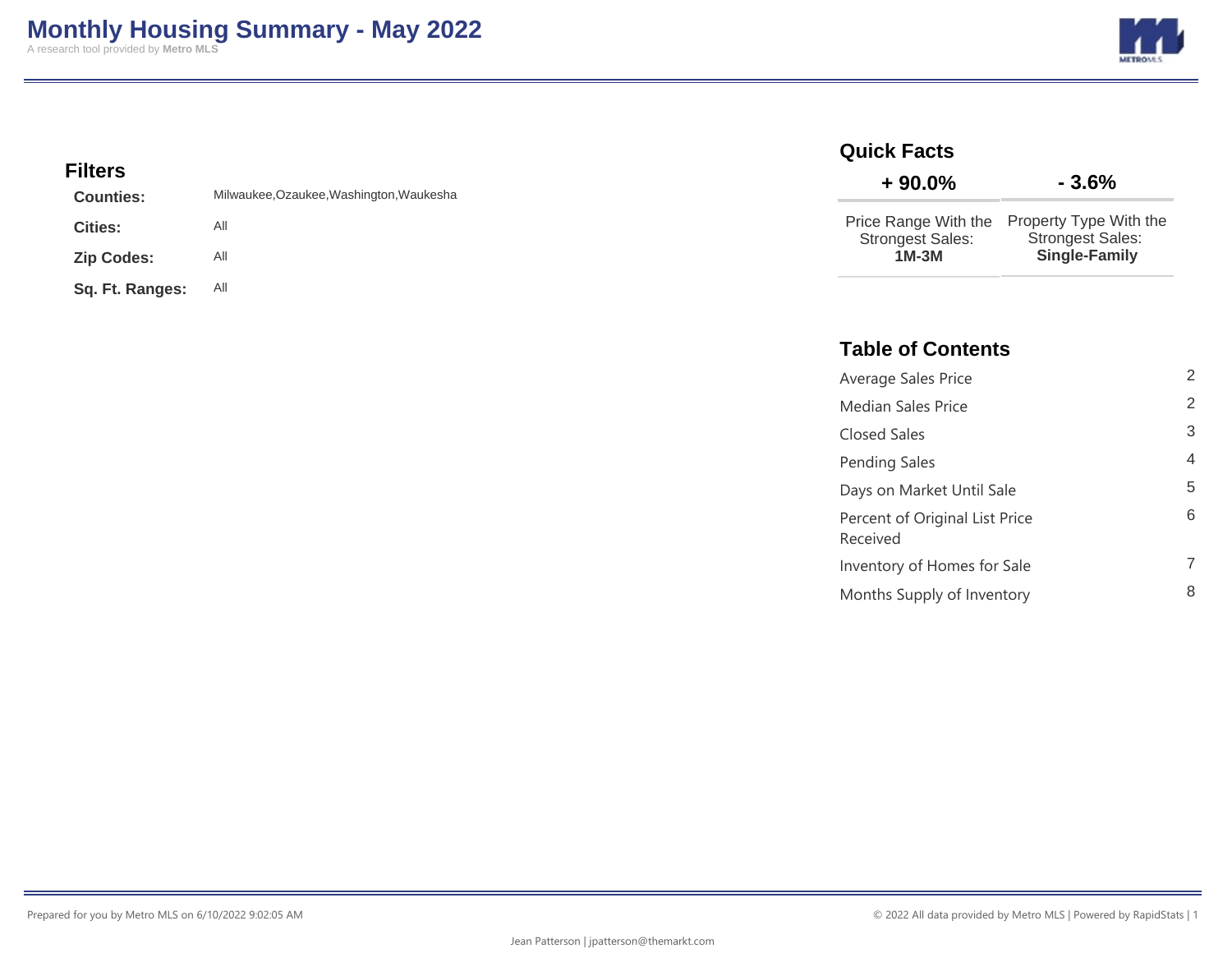

#### **Average Sales Price By Property Type**





#### **Median Sales Price By Property Type**

|                            | <b>All Properties*</b> |           |        |  |           | Single-Family |        | Townhouse/Condo |           |         |
|----------------------------|------------------------|-----------|--------|--|-----------|---------------|--------|-----------------|-----------|---------|
| <b>Sales Price</b>         | 5-2021                 | 5-2022    | Change |  | 5-2021    | 5-2022        | Change | 5-2021          | 5-2022    | Change  |
| <b>Average Sales Price</b> | \$328,326              | \$368.735 | 12.3%  |  | \$342,814 | \$385.691     | 12.5%  | \$261,349       | \$286.246 | + 9.5%  |
| <b>Median Sales Price</b>  | \$280,000              | \$301.250 | + 7.6% |  | \$295,000 | \$326.000     | 10.5%  | \$230.000       | \$240,000 | $+4.3%$ |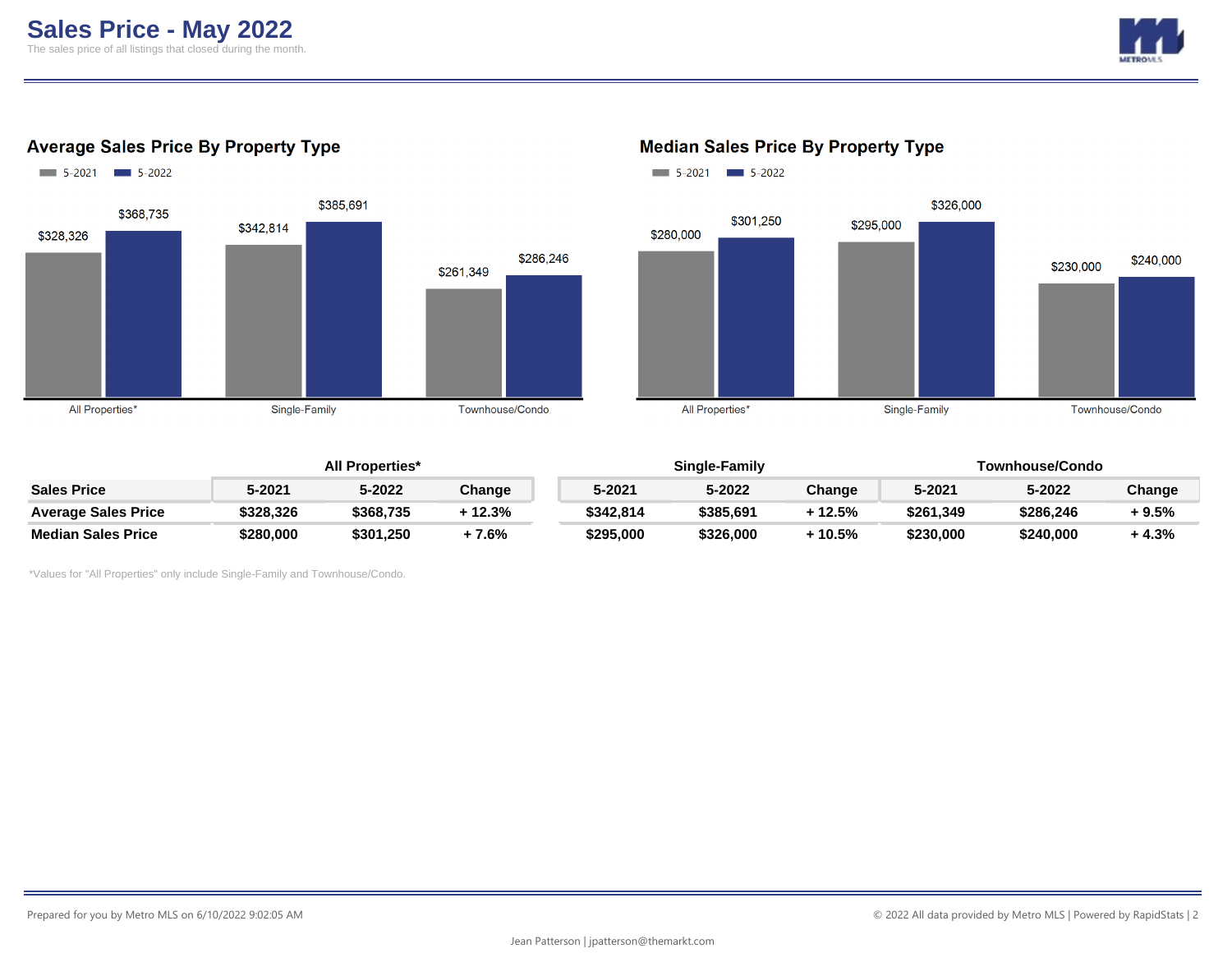The number of listings that closed during the month.







#### **By Property Type**



|                         |        | <b>All Properties*</b> |          |        | Single-Family |               | <b>Townhouse/Condo</b> |        |            |
|-------------------------|--------|------------------------|----------|--------|---------------|---------------|------------------------|--------|------------|
| <b>By Price Range</b>   | 5-2021 | 5-2022                 | Change   | 5-2021 | 5-2022        | Change        | 5-2021                 | 5-2022 | Change     |
| $0-100K$                | 75     | 96                     | $+28.0%$ | 51     | 68            | $+33.3%$      | 24                     | 28     | + 16.7%    |
| 100K-200K               | 346    | 269                    | $-22.3%$ | 258    | 204           | $-20.9%$      | 88                     | 65     | $-26.1%$   |
| 200K-300K               | 554    | 483                    | $-12.8%$ | 438    | 375           | $-14.4%$      | 116                    | 108    | $-6.9%$    |
| 300K-500K               | 569    | 541                    | $-4.9%$  | 494    | 475           | $-3.8%$       | 75                     | 66     | - 12.0%    |
| 500K-700K               | 150    | 220                    | $+46.7%$ | 140    | 199           | $+42.1%$      | 10                     | 21     | $+110.0\%$ |
| 700K-1M                 | 66     | 84                     | $+27.3%$ | 63     | 79            | $+25.4%$      | 3                      | 5      | $+66.7%$   |
| $1M-3M$                 | 28     | 41                     | $+46.4%$ | 26     | 38            | $+46.2%$      | 2                      | 3      | $+50.0%$   |
| $3M+$                   |        | ົ                      | $- -$    |        | 2             | $\sim$ $\sim$ | 0                      | 0      | --         |
| <b>All Price Ranges</b> | 1,788  | 1,736                  | $-2.9%$  | 1,470  | 1,440         | $-2.0%$       | 318                    | 296    | $-6.9%$    |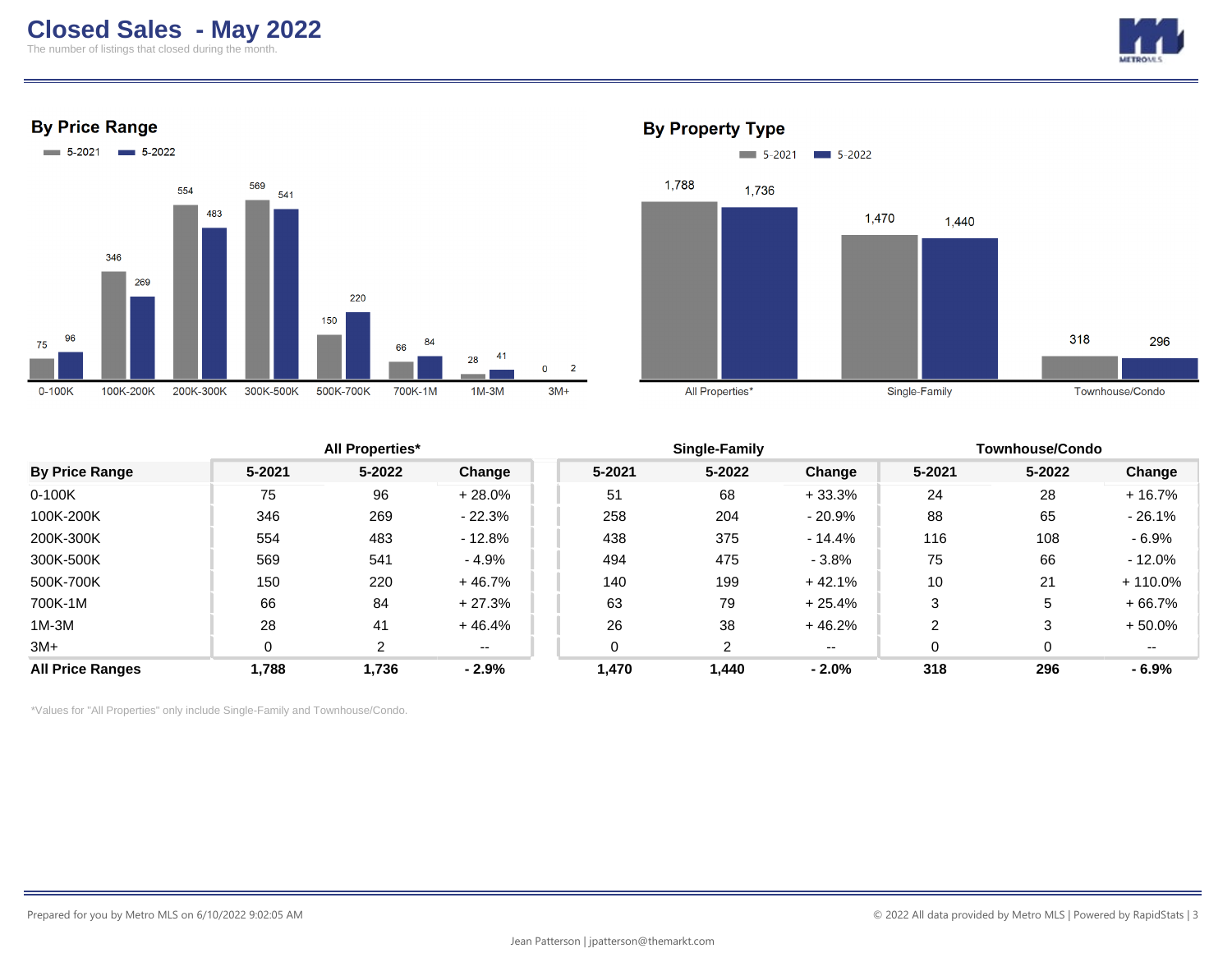# **Pending Sales - May 2022**

The number of listings that are Under Contract at the end of the month.



**By Price Range** 





## **By Property Type**

|        |        |                        |        |            |               | <b>Townhouse/Condo</b> |        |           |
|--------|--------|------------------------|--------|------------|---------------|------------------------|--------|-----------|
| 5-2021 | 5-2022 | Change                 | 5-2021 | $5 - 2022$ | Change        | 5-2021                 | 5-2022 | Change    |
| 61     | 32     | $-47.5%$               | 43     | 25         | - 41.9%       | 18                     |        | $-61.1%$  |
| 107    | 94     | $-12.1%$               | 85     | 70         | - 17.6%       | 22                     | 24     | $+9.1%$   |
| 119    | 118    | $-0.8%$                | 84     | 93         | $+10.7%$      | 35                     | 25     | $-28.6%$  |
| 220    | 188    | - 14.5%                | 178    | 141        | - 20.8%       | 42                     | 47     | + 11.9%   |
| 113    | 137    | $+21.2%$               | 69     | 104        | $+50.7%$      | 44                     | 33     | $-25.0%$  |
| 43     | 35     | $-18.6%$               | 34     | 33         | $-2.9%$       | 9                      |        | - 77.8%   |
| 10     | 19     | $+90.0%$               | 8      | 18         | $+125.0%$     |                        |        | $-50.0\%$ |
|        | 0      | $-100.0\%$             |        | $\Omega$   | $-100.0\%$    |                        |        | $- -$     |
| 674    | 623    | - 7.6%                 | 502    | 484        | $-3.6%$       | 172                    | 139    | $-19.2%$  |
|        |        | <b>All Properties*</b> |        |            | Single-Family |                        |        |           |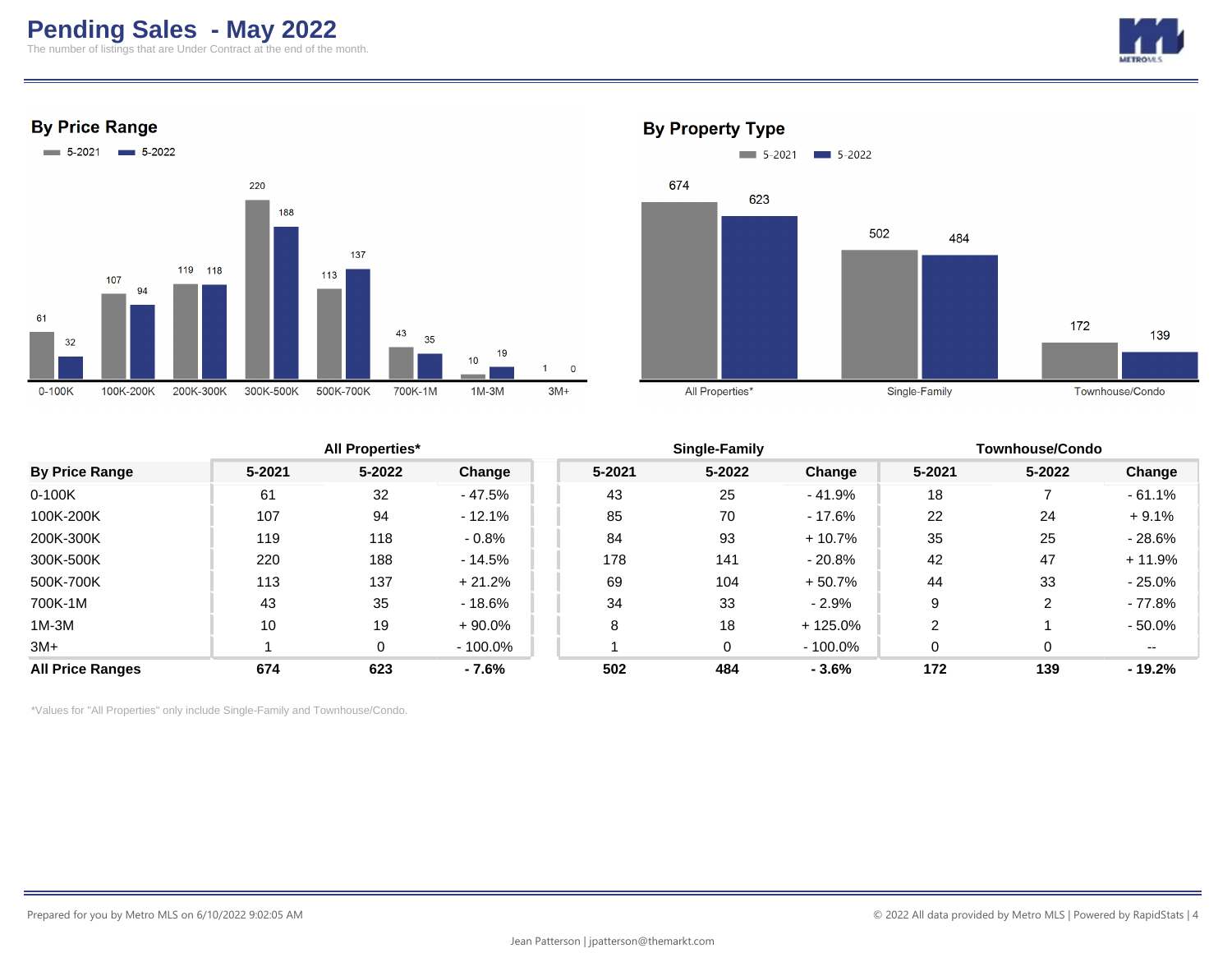# **Days on Market Until Sale - May 2022**

The average Days On Market value for all listings that closed during the month.



#### **By Price Range**



#### **By Property Type**



|                         |        | <b>All Properties*</b> |          |        | Single-Family     |          | <b>Townhouse/Condo</b> |        |           |
|-------------------------|--------|------------------------|----------|--------|-------------------|----------|------------------------|--------|-----------|
| <b>By Price Range</b>   | 5-2021 | $5 - 2022$             | Change   | 5-2021 | 5-2022            | Change   | 5-2021                 | 5-2022 | Change    |
| 0-100K                  | 27     | 62                     | + 129.6% | 27     | 78                | + 188.9% | 27                     | 25     | $-7.4\%$  |
| 100K-200K               | 17     | 19                     | $+11.8%$ | 17     | 22                | $+29.4%$ | 17                     | 11     | $-35.3%$  |
| 200K-300K               | 14     | 11                     | $-21.4%$ | 10     | 11                | $+10.0%$ | 29                     | 9      | $-69.0%$  |
| 300K-500K               | 14     | 12                     | $-14.3%$ | 11     | 10                | $-9.1%$  | 34                     | 26     | $-23.5%$  |
| 500K-700K               | 23     | 16                     | $-30.4%$ | 20     | 15                | $-25.0%$ | 63                     | 25     | $-60.3%$  |
| 700K-1M                 | 28     | 30                     | $+7.1%$  | 27     | 18                | $-33.3%$ | 46                     | 207    | $+350.0%$ |
| $1M-3M$                 | 33     | 49                     | $+48.5%$ | 24     | 29                | $+20.8%$ | 148                    | 315    | $+112.8%$ |
| $3M+$                   | $- -$  | 12                     | $- -$    |        | $12 \overline{ }$ | $- -$    | --                     | --     | $- -$     |
| <b>All Price Ranges</b> | 17     | 18                     | $+5.9%$  | 14     | 17                | $+21.4%$ | 29                     | 22     | $-24.1%$  |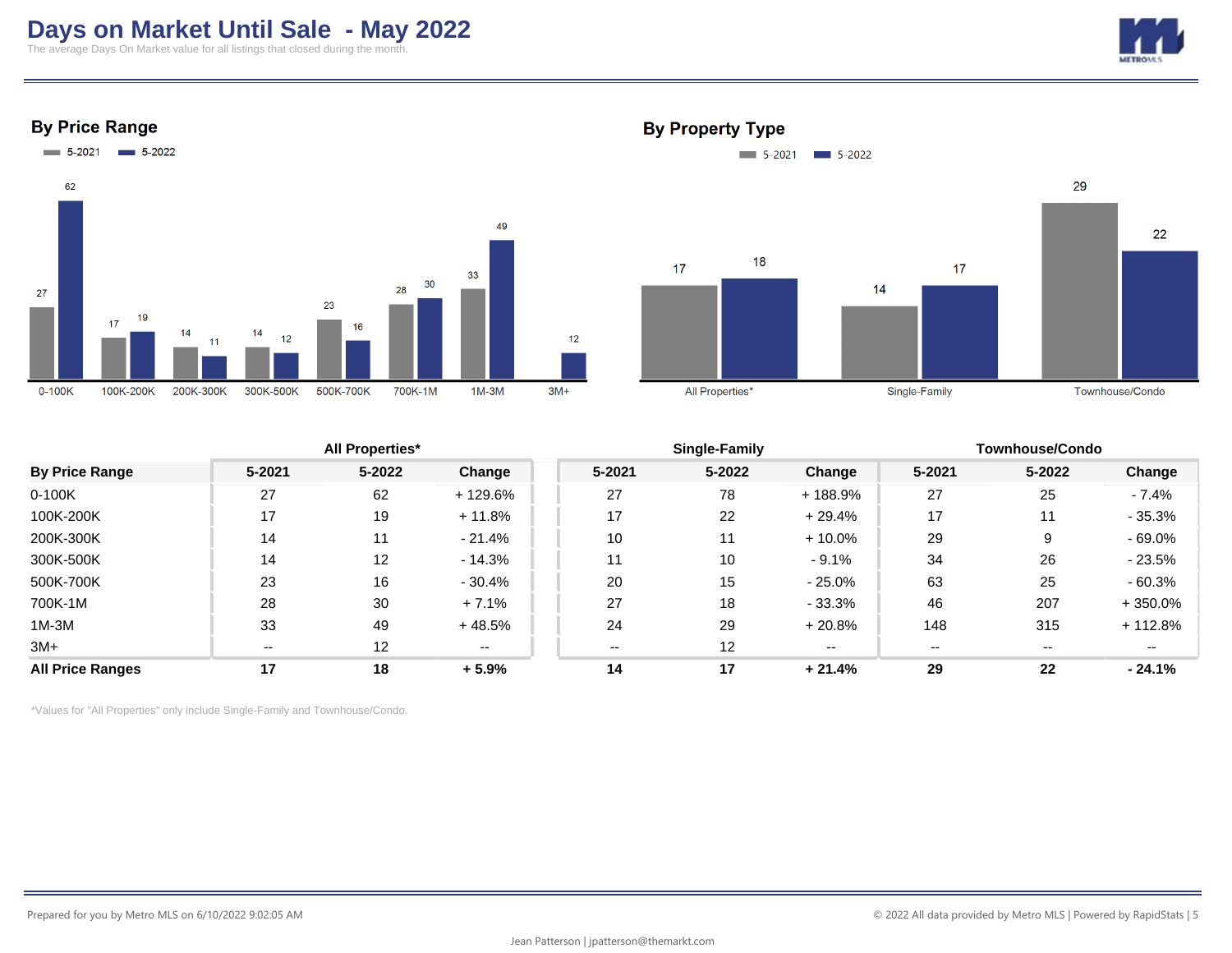# **Percent of Original List Price Received - May 2022**

The average sales to original list price ratio for all listings that closed during the month.







#### **By Property Type**



|        |        |                        |        |        |          | <b>Townhouse/Condo</b> |               |          |
|--------|--------|------------------------|--------|--------|----------|------------------------|---------------|----------|
| 5-2021 | 5-2022 | Change                 | 5-2021 | 5-2022 | Change   | 5-2021                 | 5-2022        | Change   |
| 95.9%  | 90.9%  | $-5.3%$                | 95.9%  | 87.7%  | $-8.5%$  | 96.0%                  | 98.6%         | $+2.6%$  |
| 102.9% | 101.7% | $-1.2%$                | 103.1% | 101.2% | $-1.9%$  | 102.4%                 | 103.3%        | $+0.9%$  |
| 106.3% | 106.2% | $-0.1%$                | 107.2% | 106.6% | $-0.6\%$ | 102.8%                 | 104.8%        | $+1.9%$  |
| 104.6% | 106.0% | $+1.3%$                | 105.2% | 106.3% | $+1.1%$  | 100.8%                 | 103.9%        | $+3.1%$  |
| 103.1% | 105.1% | $+1.9%$                | 103.3% | 104.9% | $+1.6%$  | 100.7%                 | 106.8%        | $+6.0%$  |
| 100.3% | 104.2% | $+4.0%$                | 100.3% | 104.1% | $+3.8%$  | 100.4%                 | 106.7%        | $+6.3%$  |
| 98.0%  | 102.5% | $+4.7%$                | 98.7%  | 100.8% | $+2.0%$  | 88.0%                  | 125.3%        | $+42.5%$ |
| $- -$  | 96.6%  | --                     | $- -$  | 96.6%  | $- -$    | $- -$                  | $- -$         | $- -$    |
| 104.1% | 104.3% | $+0.2%$                | 104.6% | 104.3% | $-0.3%$  | 101.5%                 | 104.1%        | $+2.5%$  |
|        |        | <b>All Properties*</b> |        |        |          |                        | Single-Family |          |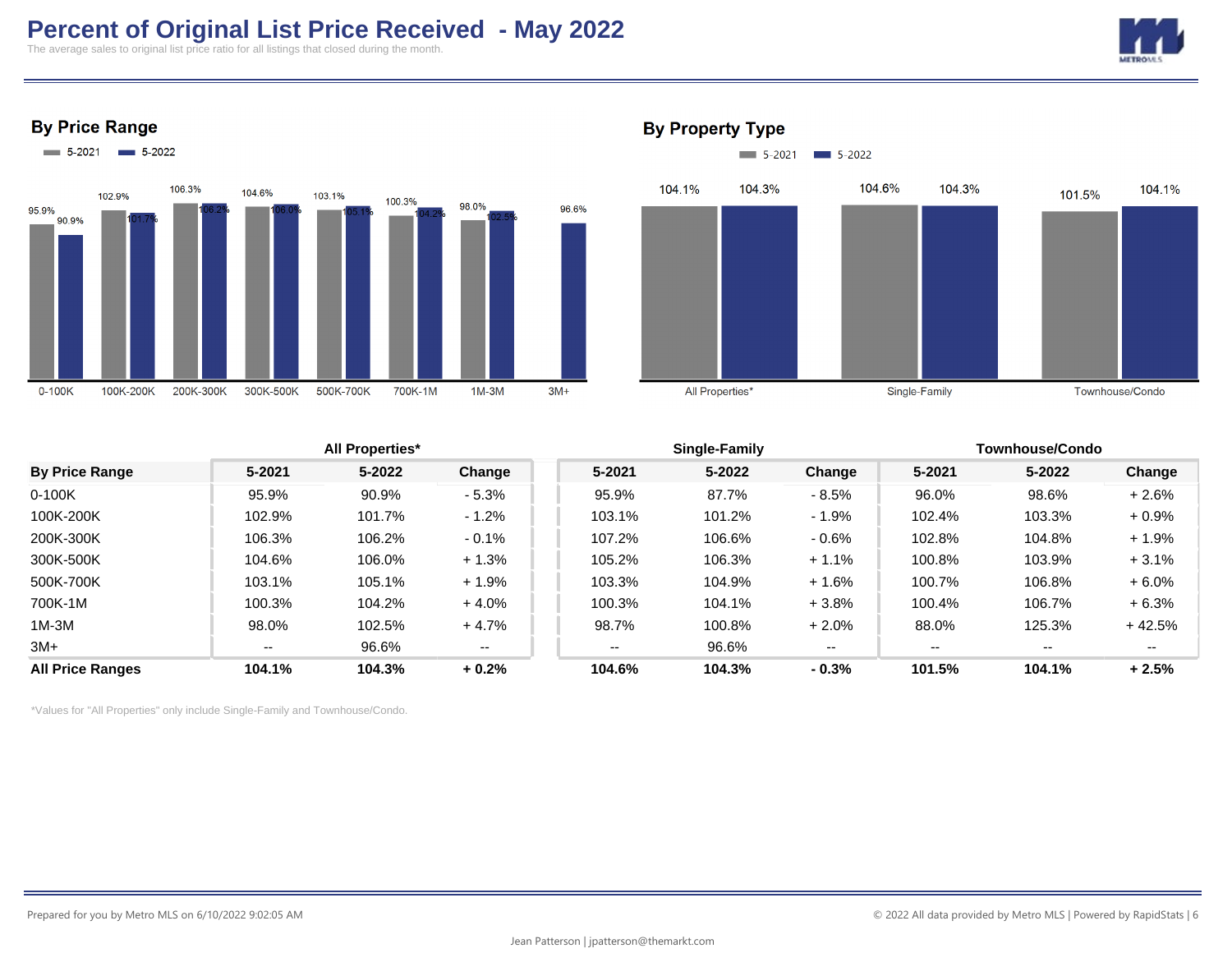## **Inventory of Homes for Sale - May 2022**

The number of listings that are in Active status at the end of the month.



**By Price Range** 





#### **By Property Type**

|                         |        | <b>All Properties*</b> |            |        | Single-Family |            | <b>Townhouse/Condo</b> |            |          |
|-------------------------|--------|------------------------|------------|--------|---------------|------------|------------------------|------------|----------|
| <b>By Price Range</b>   | 5-2021 | 5-2022                 | Change     | 5-2021 | 5-2022        | Change     | 5-2021                 | $5 - 2022$ | Change   |
| $0-100K$                | 200    | 180                    | - 10.0%    | 144    | 132           | $-8.3%$    | 56                     | 48         | $-14.3%$ |
| 100K-200K               | 540    | 466                    | $-13.7%$   | 407    | 365           | $-10.3%$   | 133                    | 101        | $-24.1%$ |
| 200K-300K               | 820    | 596                    | - 27.3%    | 640    | 479           | - 25.2%    | 180                    | 117        | $-35.0%$ |
| 300K-500K               | 1,010  | 886                    | $-12.3%$   | 812    | 713           | $-12.2\%$  | 198                    | 173        | $-12.6%$ |
| 500K-700K               | 391    | 485                    | $+24.0%$   | 324    | 389           | $+20.1%$   | 67                     | 96         | $+43.3%$ |
| 700K-1M                 | 197    | 178                    | $-9.6%$    | 160    | 159           | $-0.6%$    | 37                     | 19         | $-48.6%$ |
| $1M-3M$                 | 106    | 114                    | $+7.5%$    | 96     | 100           | $+4.2%$    | 10                     | 14         | $+40.0%$ |
| $3M+$                   | 6      | 12                     | $+100.0\%$ | 6      | 12            | $+100.0\%$ | 0                      |            | $- -$    |
| <b>All Price Ranges</b> | 3,270  | 2,917                  | $-10.8%$   | 2,589  | 2,349         | $-9.3%$    | 681                    | 568        | $-16.6%$ |